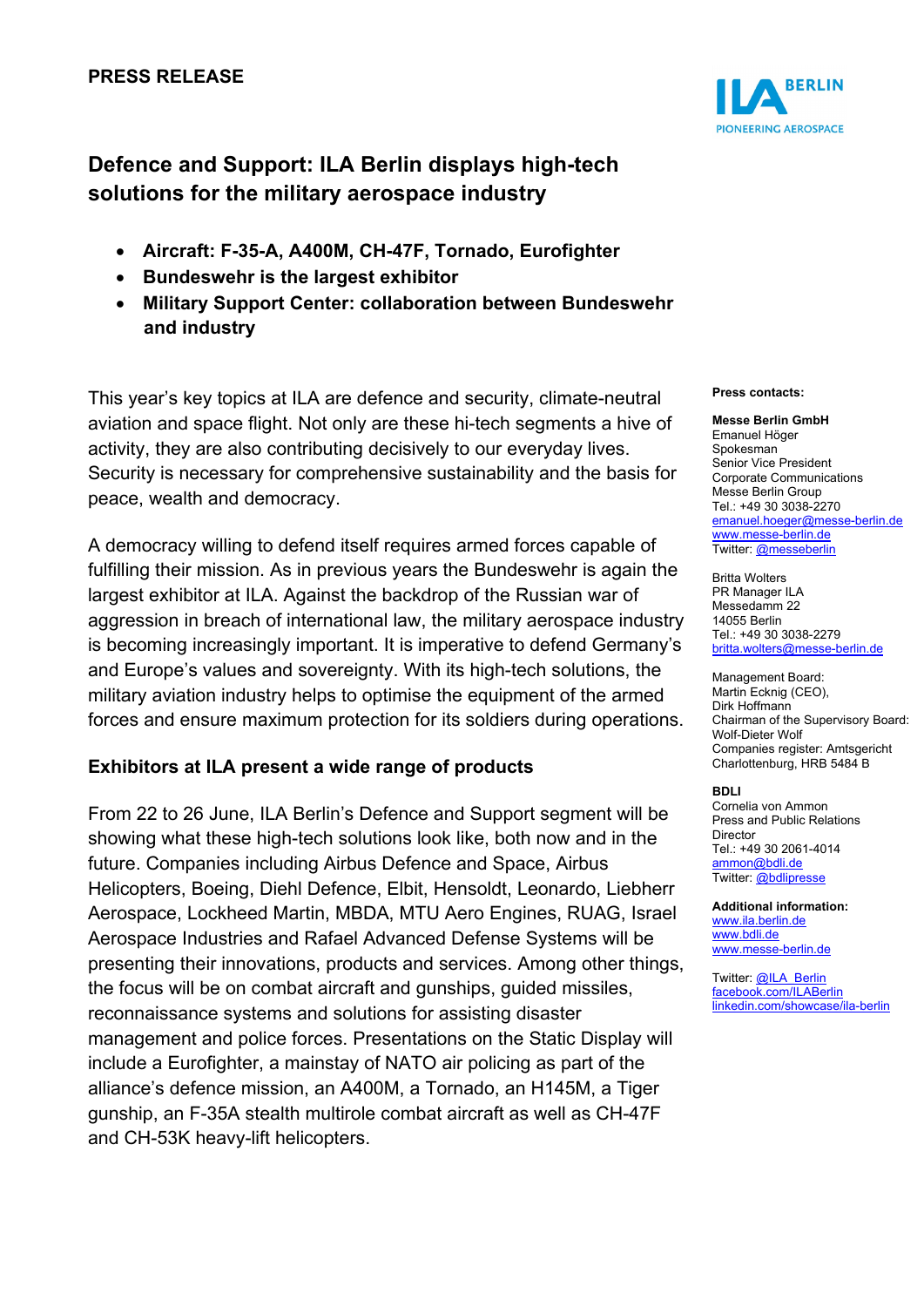## **Military Support Center (MSC): collaboration between Bundeswehr and industry**

At the Military Support Center (MSC) in Hall 3 the Luftwaffe and industry will demonstrate how together they are working to ensure the operational readiness of aircraft and equipment. Side by side, representatives of companies and members of the armed forces will show how this collaboration is functioning. In 2022, the MSC will for the first time place a special emphasis on socially and ecologically responsible sustainability.

### **Defence Forum Air – a platform for the future of military aviation**

Cross-platform integration, the use of AI and the combined use of manned and unmanned systems are the mega trends in military aviation. At the live STAGE Defence Forum Air, high-ranking military and political figures representing defence and security along with experts from science and the defence industry will be exchanging views. Key topics will be the collaboration between the Bundeswehr and the industry on supporting the Bundeswehr's airborne weapons systems, their future development, and a look at the future of the Luftwaffe under the heading 'Airpower Connected'. The Future Combat Air System (FCAS), Europe's most important industrial project in terms of defence policy, will take on a special role in the decades to come. At ILA 2018, the CEOs of Airbus Defence & Space and Dassault Aviation signed a memorandum of understanding on the joint development of this new European air combat system, whose principal feature is the cross-platform integration of new and existing systems. In the meantime Spain has also joined the industry's technological beacon project, which in addition to a combat aircraft also includes the next generation of unmanned systems and an air combat cloud.

One on-stage programme highlight will be the Future Generation Fighter Symposium, which will look at the development of future combat aircraft. There will also be lectures and discussion rounds on digitalisation and connectivity within the Luftwaffe ("airpower connected"), the use of AI with weapons systems, sustainability and the prospects for future collaboration between the Bundeswehr and the industry.

**More details can be found at:**  [www.ila-berlin.com](http://www.ila-berlin.com/) Twitter: [@ILA\\_Berlin](https://twitter.com/ila_berlin?lang=de) [facebook.com/ILABerlin](http://facebook.com/ILABerlin) [linkedin.com/showcase/ila-berlin](https://www.linkedin.com/showcase/ila-berlin)

**Tickets to ILA are only available online at:<https://www.ila-berlin.de/de/tickets>**

**Journalists can also only obtain accreditation online at: <https://www.ila-berlin.de/de/presse/akkreditierung>**